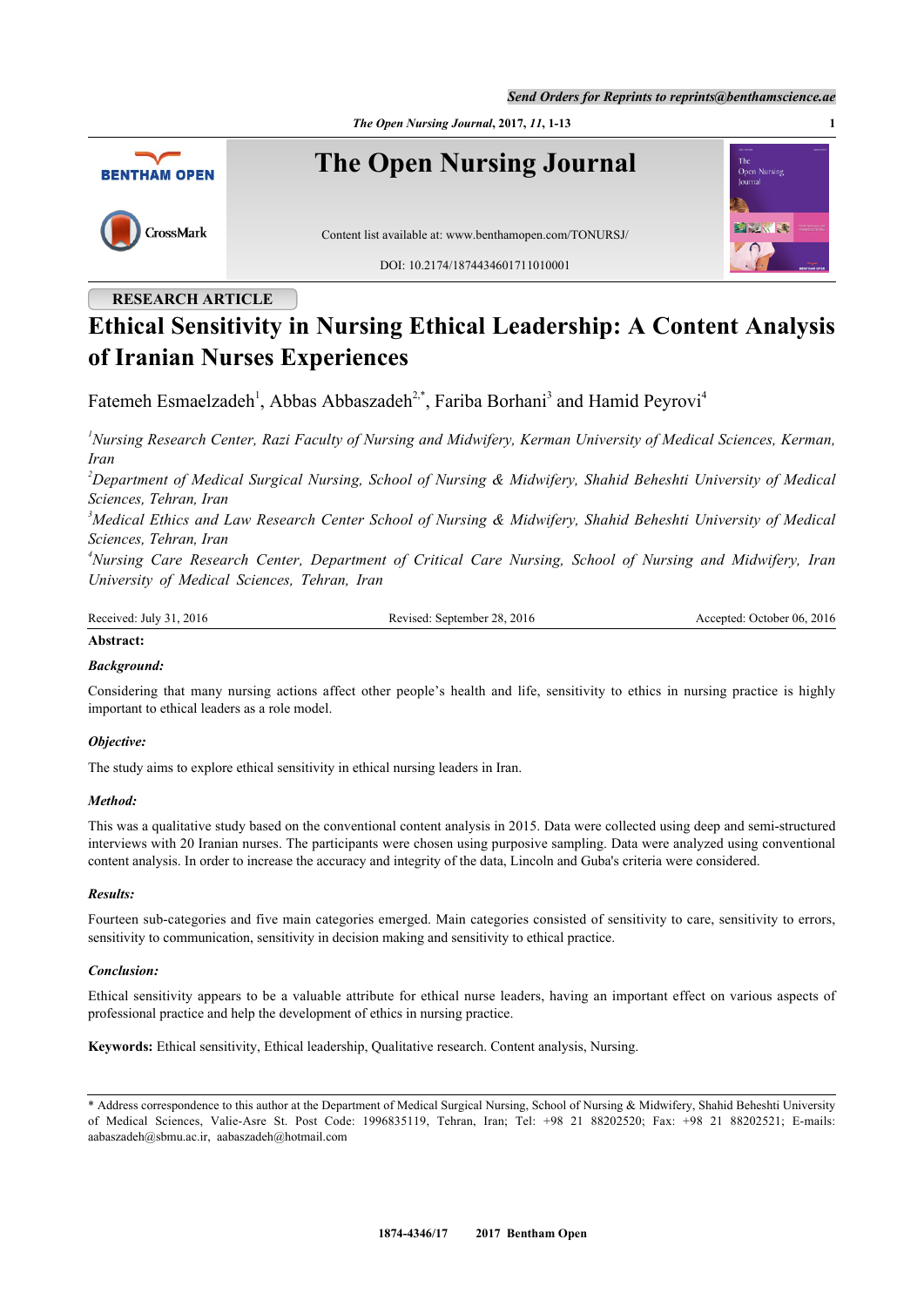# **INTRODUCTION**

Making the right decision on nursing requires sufficient sensitivity to ethical issues [[1\]](#page-10-0), and failure to handle ethical issues in caring may result in neglecting ethical principles and values of nursing [[2](#page-10-1)]. In workplaces where employees constantly receive many different messages, ethical messages can be overlooked, and the ethical leader can bring ethics to the attention of followers (employees) through frequent contacts and salient ethical messages [\[3](#page-10-2)].

Ethical sensitivity is an attribute that enables the identification of ethical challenges and emotional and mental perceptions of vulnerable situations of people, and awareness of ethical outcomes of decisions made by others [\[1](#page-10-0), [4,](#page-10-3) [5\]](#page-10-4). Ethical sensitivity is defined as an "attention to the ethical values involved in a conflict-laden situation and a selfawareness of one's own role and responsibility in a situation" [\[7](#page-10-5)]. It is a personal predisposition guiding ethical decision making [\[8\]](#page-10-6) and involves cognitive capacity, including feelings, sentiments, moral knowledge and skills and an interrelational process [[1\]](#page-10-0). Research evidence shows that ethical sensitivity in nursing is defined and measured in at least three different ways: identification of numbers of ethical issues, recognition of the unique characteristics of situations and persons receiving care, and attitudes to issues such as the use of restraints and forced medication administration [[5\]](#page-10-4). Ethical sensitivity requires nurses to recognize patients' needs by learning and interpreting their verbal and non-verbal behaviors [\[9](#page-10-7)]. Development of ethical sensitivity creates an attitude and ethical response in nurses, which enables providing effective and ethical care for patients[[1](#page-10-0), [5,](#page-10-4) [6](#page-10-8)] Ethical sensitivity is therefore particularly important for nurses as ethical care providers [[10\]](#page-10-9), and this leads to ethical decision making that favors the patients [[1\]](#page-10-0).

Iran is generally a religious country, and religious attitudes and beliefs have spread into every dimension of Iranians' lives, including the health system and nursing profession [[11,](#page-10-10) [12\]](#page-10-11), such that respect for human and ethical values has a special place in Iranian culture and among nurses [[13,](#page-10-12) [14\]](#page-10-13). In Iran, the subject of ethics in nursing has attracted greater attention in recent years, such that various studies have been conducted, and experts have developed guidelines, such as the Nursing Code of Ethics provided in 2011 by the Iranian Nursing Organization [\[15](#page-10-14)].

On the other hand, challenges faced by Iranian nurses affect their attention to ethics in practice[[16\]](#page-10-15). These challenges are mainly due to the shortage of nurses, job dissatisfaction, poor social position, and curriculum shortfalls with regard to ethics [[12,](#page-10-11) [17,](#page-10-16) [18\]](#page-10-17), which can lead to increased ethical distress in nurses and subsequent burnout and higher turnover [[16](#page-10-15), [18](#page-10-17)]. Within the Iranian nursing context and knowledge of professional values and problems, an ethical leader can act as an ethical role model for nurses, and thus creates ethical sensitivity and develop ethical decision-making and help the development of ethical nursing performance, from which patients, nurses, workplace, and nursing profession can all benefit.

According to Bandura's Theory of Social Learning [[19](#page-11-0)], ethical leadership is defined as "the demonstration of normatively appropriate conduct through personal actions and interpersonal relationships, and the promotion of such conduct to followers through two-way communication" [[3\]](#page-10-2). In other words, an ethical leader influences ethical behavior of followers by setting and observing high ethical standards and the use of reward and punishment [[3,](#page-10-2) [20](#page-11-1)]. In the organization, employees as an ethical leader's followers can learn ethical behaviors via observation and imitation of ethical leaders as their role model [\[3](#page-10-2)]; thus an ethical leader can help the develop the ethical performance in employees. In a way, everyone working in nursing can act as an ethical leader [[21](#page-11-2)] for example, nurses in their everyday work demonstrate a commitment to ethical practice and can act as ethical role models for others. Nurse managers such as matron, supervisors, and head nurses are responsible for influencing their employees and for acting as mediators between organizational and professional values [[21](#page-11-2)]. Despite the importance of the subject, no study has yet been conducted on ethical sensitivity in nursing ethical leadership in Iran. As part of a larger qualitative study on ethical leadership in nursing, the present study explores ethical sensitivity in ethical nursing leaders in Iran. Qualitative methodology was used because the ethical leadership process is complex and both of ethical leadership and ethical sensitivity are likely to have a symbolic and subjective component [\[9](#page-10-7), [22\]](#page-11-3) which is understood and interpreted by everyone based on his/her lived experiences and then these may be difficult to be captured by other methodologies [[22\]](#page-11-3). This approach can provide a valuable tool for describing the experiences of a group of people and thus help better understanding their life experiences [[23\]](#page-11-4).

**Objective**: The present study aims to explore ethical sensitivity in ethical nursing leaders in Iran. It intends to know how the Iranian nurses perceive ethical sensitivity in ethical nurse leaders.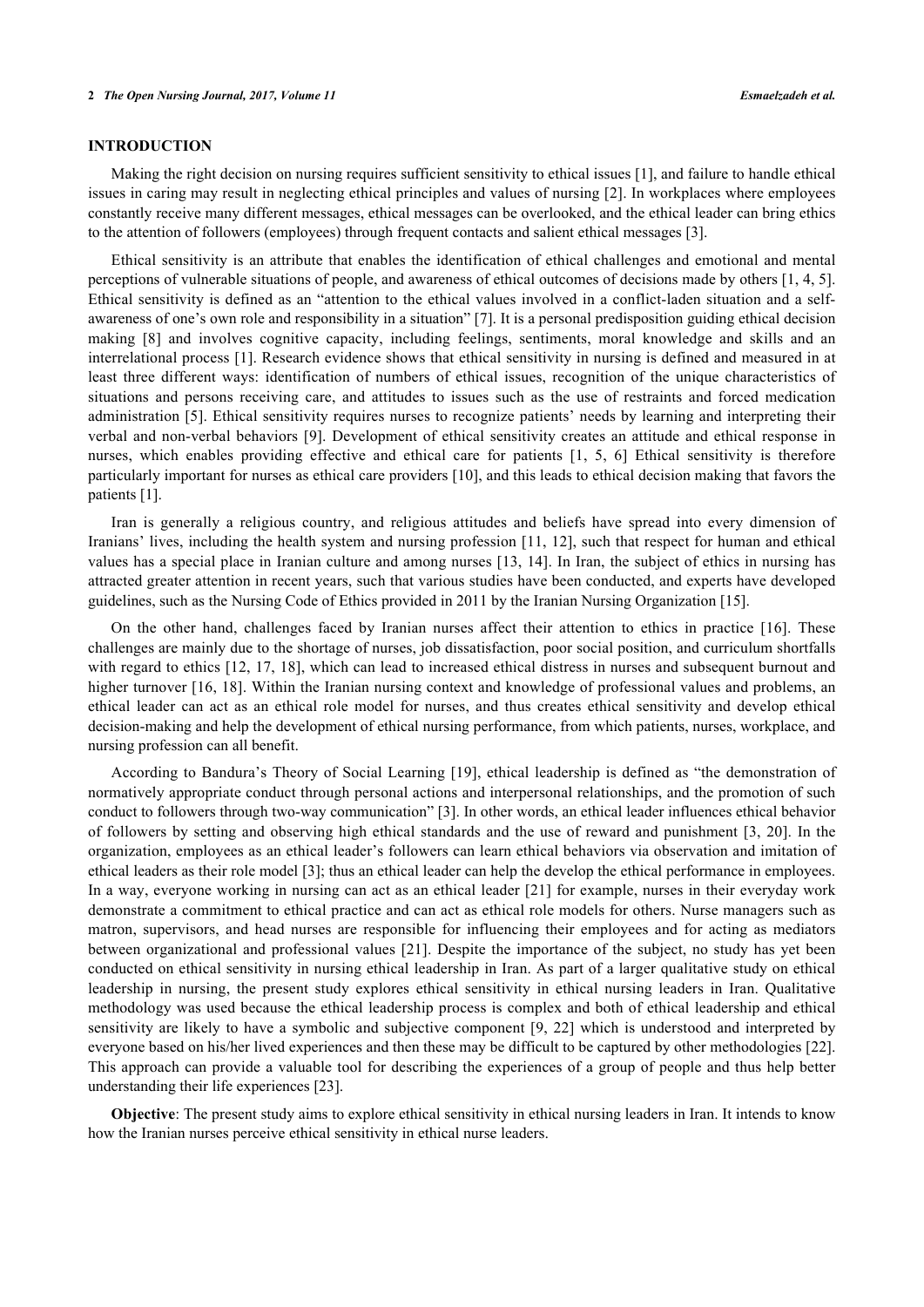# **MATERIAL AND METHODS**

#### **Design**

Qualitative content analysis was used to explore ethical sensitivity in ethical nursing leaders in Iran because it allows for the subjective interpretation of data [[24](#page-11-5)] and helps better understand human emotions and the meanings underlying everyday experiences [\[25\]](#page-11-6). The conventional approach to content analysis was then used because ethical leadership is a recent concept and there is not enough former knowledge about it in Iranian nursing context. This type of design is appropriate when the existing theory or research on a phenomenon is limited[[26,](#page-11-7) [27](#page-11-8)]. In this way, the researchers intend to gain an insight into the ethical sensitivity of an ethical leader from the perspective of Iranian nurses.

# **Sample**

For accessibility reasons, the participants were selected from among the employees of different hospitals affiliated with Mashhad University of Medical Sciences in Mashhad, Iran. Because of everyone in nursing can be an ethical leader [\[21](#page-11-2)] or can have had experiences about at least one ethical leader in his/ her professional education the period or work, all nurses who were currently working full-time in these university hospitals were considered as potential participants. The participants who consented to share their experiences of ethical leadership were interviewed. They were introduced to researchers by other employees and nurses as whom compliance with ethics in their practices. To achieve maximum variation sampling, the nurses were chosen from various nursing experiences in terms of the period of experience, type of ward and position in nursing.At first, data collection began with nursing managers consisted of head nurses, supervisors and matrons and then continued with nurses. A total of 20 nurses were ultimately interviewed, including two matrons, five supervisors, four head-nurses, eight nurses and one M.Sc. student in nursing who were also working as a supervisor. Overall, nursing experience ranged between six and 29 years. Table**1** presents the demographic information of the participants.

#### **Data Collection**

The participants were chosen using purposive sampling. This is a judgmental sampling that involves the conscious selection by the researcher of certain subjects or elements to include in a study [[28\]](#page-11-9).The interviews were conducted within a nine-month period from September 2014 to May 2015. All the interviews were conducted at a time and place most convenient for the participants. One of the researchers who was responsible for conducting the interviews first introduced herself to the participants and continued with a brief explanation about the subject and objectives of the study. If the candidate consented to participate, she collected demographic information of the participant. The interviews were in-depth and semi-structured. Semi-structured interviews allow for better understanding of the participant's views on a given topic. In addition, it allows participants to think more critically about the subject matter. A consistent set of initial questions and topics also makes it easier to replicate the interview. The main interview questions were developed by research team three of whom were faculty members in nursing and expert in qualitative research and nursing ethics. At the beginning of each interview, the participants were asked to "describe their experiences about one of their ethical leaders" and then were asked to explain their own perceptions and experiences of the ethical sensitivity of their ethical leaders. For instance, they were asked:

- "Describe your experience of your ethical leader's ethical sensitivity in nursing".
- "How did your ethical leader induced ethical sensitivity in nurses?"
- "As an ethical leader, how do you apply ethical sensitivity in your work?"
- "As an ethical leader, how do you induce ethical sensitivity in others?"

The interviews lasted from 30 to 100 minutes and had a mean duration of 45 minutes and were recorded with participants' permission. No new information was gained during the last four interviews, at which time the data were considered to be saturated. It occurred with the  $20<sup>th</sup>$  interview when new concepts were no longer emerged [[29\]](#page-11-10).

#### **Data Analysis**

The present study used a conventional content analysis described by Graneheim and Lundman [[54\]](#page-12-0). The interviews were transcribed verbatim and the transcripts were read and reread in order to understand the meaning within the context of significant words or phrases. The texts were read through several times to obtain a sense of the whole.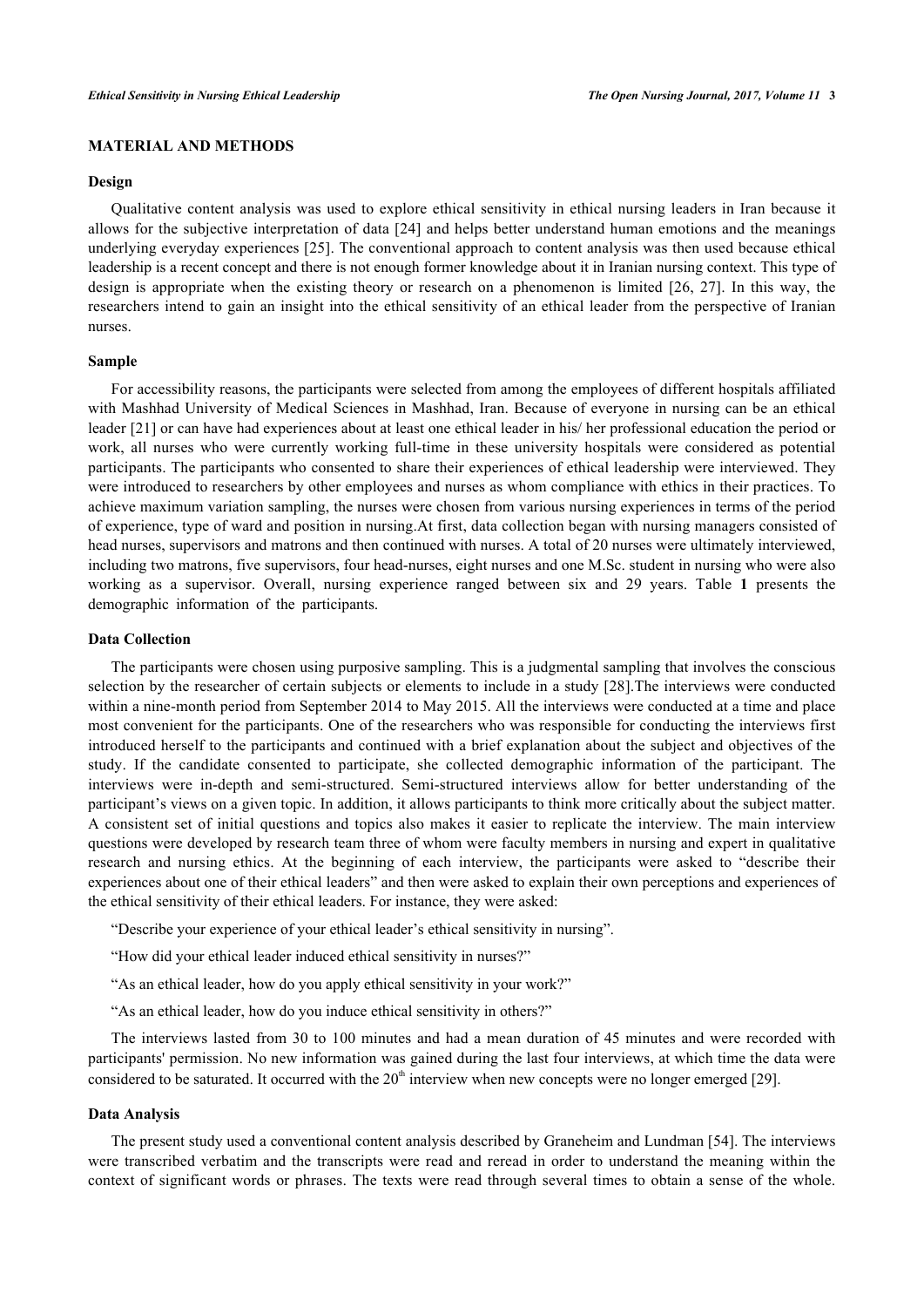Sections (meaning units) that corresponded to the aim were underlined, condensed, and coded [\[29](#page-11-10)]. Initially, the authors read and analyzed the texts independently. The first author analyzed the total data, while the three authors compared the codes, and minor disagreements were resolved after discussion. Then the codes (and meaning units) were read several times and compared to the context. The codes were grouped together to form subcategories and categories. The final six categories were examined by the authors, in order to ensure a clear difference between them. Meaning units within all subcategories were checked for accuracy. Minor revisions were made thereafter. After categorization of the data at the group level, the researchers returned to the individual level to ensure that the categories were differentiated at an equal level of abstraction. This constant comparative analysis was an inductive process, and the goal was to create a detailed description and a list of categories related to the subject under investigation, that is, ethical sensitivity in ethical nurse leader.

| Number Gender   |        | <b>Years</b> of    | <b>Work experience</b>   |                   |                          | <b>Current</b> | <b>Current ward</b> | Last previous ward               | Last                      |                      |
|-----------------|--------|--------------------|--------------------------|-------------------|--------------------------|----------------|---------------------|----------------------------------|---------------------------|----------------------|
|                 |        | Work<br>experience |                          | Matron Supervisor | Head<br>nurse            | <b>Nurse</b>   | position            |                                  |                           | previous<br>position |
| P <sub>1</sub>  | female | 13                 | $\overline{a}$           | $\checkmark$      | $\checkmark$             | ✓              | S                   | Management                       | <b>ICU</b>                | HN                   |
| P <sub>2</sub>  | female | 10                 | $\overline{a}$           | $\checkmark$      | $\overline{a}$           | $\checkmark$   | S                   | Management                       | Emergency                 | $\mathbf N$          |
| P <sub>3</sub>  | female | 6                  | $\overline{a}$           | $\checkmark$      | $\checkmark$             | $\checkmark$   | HN                  | ICU                              | Management                | S                    |
| P4*             | male   | 10                 |                          | $\checkmark$      | $\checkmark$             | $\checkmark$   | S & NS              | Management                       | Emergency                 | HN                   |
| P <sub>5</sub>  | female | 27                 | $\checkmark$             | $\checkmark$      | $\checkmark$             | $\checkmark$   | M                   | Management                       | Management                | S                    |
| <b>P6</b>       | female | 25                 | $\checkmark$             | $\checkmark$      | $\checkmark$             | $\checkmark$   | S                   | Management                       | Management                | M                    |
| P7              | female | 23                 | $\checkmark$             | $\checkmark$      | $\checkmark$             | ✓              | S                   | Management                       | Eye operation room        | H                    |
| P <sub>8</sub>  | female | 19                 | $\overline{a}$           |                   | $\checkmark$             | $\checkmark$   | <b>HN</b>           | Open Heart Surgery<br><b>ICU</b> | Open Heart Surgery<br>ICU | $\mathbf N$          |
| <b>P9</b>       | female | 26                 | $\overline{a}$           |                   | $\checkmark$             | ✓              | HN                  | Nephrology                       | Open Heart Surgery<br>ICU | HN                   |
| P10             | female | 15                 | $\overline{a}$           | $\checkmark$      | $\checkmark$             | $\checkmark$   | $\mathbf N$         | Poisoning                        | Trauma                    | HN                   |
| P11             | female | 12                 | $\overline{a}$           | $\overline{a}$    | $\overline{\phantom{a}}$ | ✓              | $\mathbf N$         | Poisoning                        | Poisoning                 | N                    |
| P <sub>12</sub> | female | 15                 | $\overline{a}$           | $\overline{a}$    | $\blacksquare$           | ✓              | $\mathbf N$         | Skin                             | Dialysis                  | $\mathbf N$          |
| P13             | female | 10                 | $\overline{a}$           | $\blacksquare$    | $\blacksquare$           | ✓              | $\mathbf N$         | Emergency                        | Emergency                 | $\mathbf N$          |
| P <sub>14</sub> | female | 23                 | $\blacksquare$           | ٠                 | $\checkmark$             | ✓              | HN                  | Urology                          | Urology                   |                      |
| P <sub>15</sub> | female | 15                 | $\overline{\phantom{a}}$ | $\overline{a}$    | $\overline{\phantom{a}}$ | ✓              | N                   | Nephrology                       | Children                  | $\mathbf N$          |
| P <sub>16</sub> | female | 10                 |                          |                   | L,                       | ✓              | N                   | Open Heart Surgery<br><b>ICU</b> | Emergency                 | $\mathbf N$          |
| P17             | female | 17                 |                          |                   | $\blacksquare$           | ✓              | N                   | Open Heart Surgery<br>ICU        | Open Heart Surgery<br>ICU | N                    |
| P18             | Female | 28                 | $\checkmark$             | $\checkmark$      | $\checkmark$             | $\checkmark$   | HN                  | Operation Room                   | Management                | S                    |
| P <sub>19</sub> | Female | 29                 | $\checkmark$             | $\checkmark$      | $\checkmark$             | $\checkmark$   | M                   | Management                       | Operation Room            | HN                   |
| P <sub>20</sub> | Female | 16                 | ✓                        |                   | $\checkmark$             |                | S                   | Management                       | Emergency                 | $\mathbf N$          |

#### <span id="page-3-0"></span>**Table 1. Demographic characteristics of participants.**

M: Matron

S: supervisor

HN: Head-Nurse

N: Nurse

NS: Nursing Student

\* P4 was a supervisor and concurrently MSc student in nursing

# **Rigor**

As per Lincoln and Guba's criteria, the credibility of the data was ensured through individual interviews, choosing participants from various nursing experiences, and peer checking. To facilitate transferability, a clear description of culture and context, characteristics of participants, data collection, the process of the analysis, and providing enough quotes were used to ensure that the findings fit the data. To ensure the conformability of the data, the comments made by qualitative research experts with an experience in nursing ethics were implemented. The dependability of the data was ensured through a constant comparative analysis of the data, clarifying the data analysis process and peer review [\[25](#page-11-6)].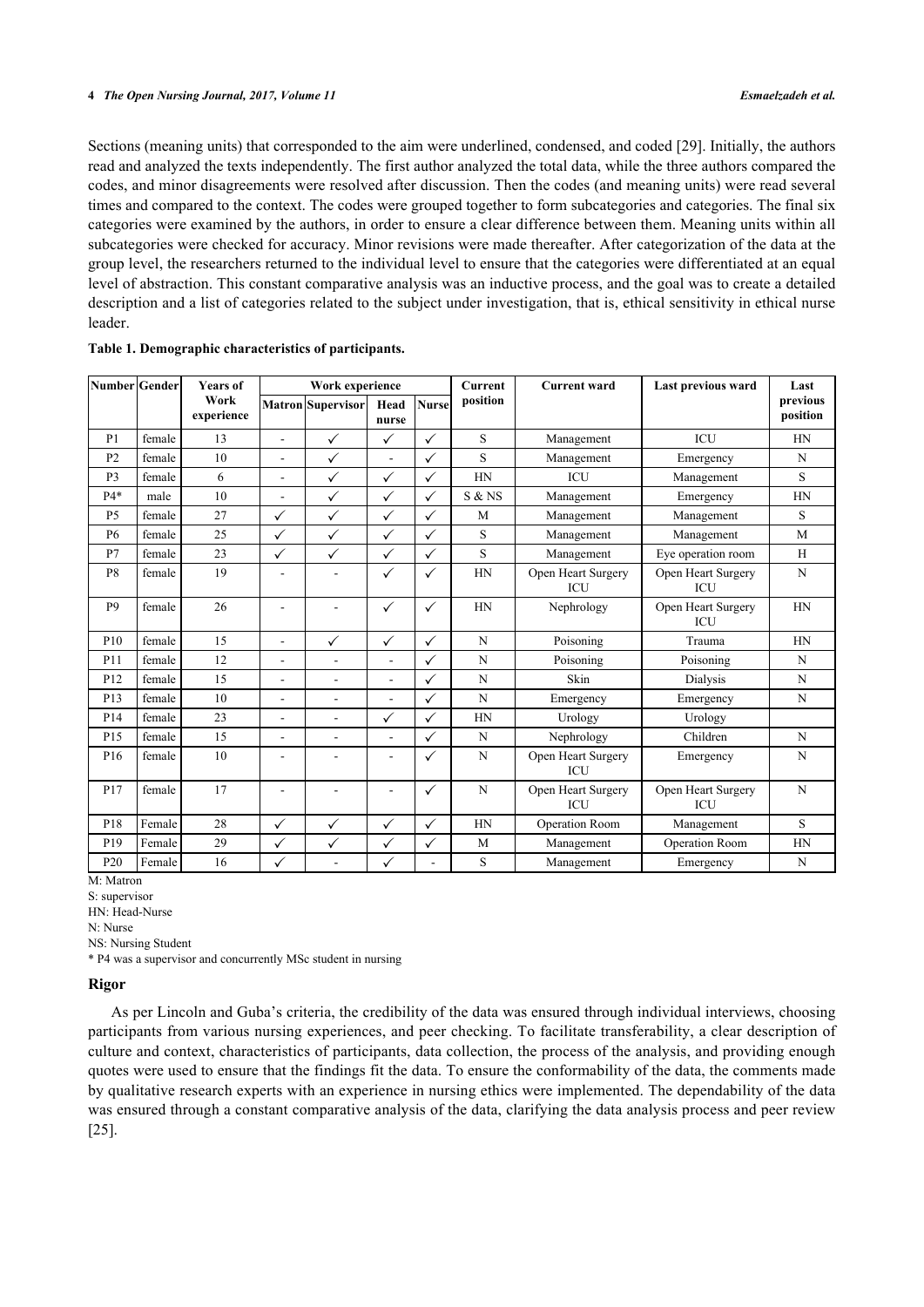# **Ethical Considerations**

The present study was approved by the Ethics Committee of Kerman University of Medical Sciences under the code k/93/488. To comply with the code of ethics, the participants were first briefed on the objectives of the study and then ensured of the confidentiality of their data and their right to withdraw from the study at any point in time and were also informed about the process of accessing the final results. They then submitted their informed written consents to participate in the study.

# **RESULTS**

A total of 138 codes and 22 subcategories were extracted from the interviews after eliminating the repetitive and integrating the similar codes; the constant comparison and analysis of the codes ultimately led to 14 subcategories and five main categories (Table **[2](#page-4-0)**). The extracted themes express the nurses' perceived concepts and meanings with regard to the ethical sensitivity in ethical nurse leaders.

| <b>Main Category</b>            | Sub-categories                                      |  |  |  |
|---------------------------------|-----------------------------------------------------|--|--|--|
| sensitivity to care             | Sensitivity to all aspects of patient's condition   |  |  |  |
|                                 | Emphasis on care issues                             |  |  |  |
|                                 | Monitoring proper performance                       |  |  |  |
| sensitivity to errors           | Sensitivity to medical errors                       |  |  |  |
|                                 | Error prevention                                    |  |  |  |
|                                 | Correction of error                                 |  |  |  |
| sensitivity to communication    | Proper communication with clients                   |  |  |  |
|                                 | Attention to communication with health team members |  |  |  |
| sensitivity in decision-making  | Ethical decision-making                             |  |  |  |
|                                 | Education of ethical decision-making                |  |  |  |
| sensitivity to ethical practice | Work conscience                                     |  |  |  |
|                                 | Adherence to ethical principles and values          |  |  |  |
|                                 | Ethical sensitization                               |  |  |  |
|                                 | Sensitivity to ethics in practice                   |  |  |  |

<span id="page-4-0"></span>**Table 2. Main categories and subcategories of ethical sensitivity in ethical leaders from the perspective of Iranian nurses.**

#### **Sensitivity to Care**

The subcategories in this category include sensitivity to all aspects of patient's condition, emphasis on care issues, and monitoring proper performance.

#### **Sensitivity to All Aspects of Patient's Condition**

According to participants, ethical leaders are sensitive to matters related to patient and constantly monitor all aspects of his/her condition.

One supervisor commented her nursing experience: "In emergency department our head nurse never allowed us to be indifferent to the patient's condition, and he himself was never indifferent… Also, we had to attend to all patients coming there straight away. We were all very sensitive to admission, discharge and all issues of the patient".

According to participants, ethical leaders, even consider the patient's financial problems and costs they have to pay. They try to solve patient's problems and encourage everyone else to do the same.

A matron stated: "Everything about the patient was important to her; his/her physical and mental state and even his/her financial problems. When she talked with a patient, she tried to identify his/her problems and then did her best to resolve them. With such behaviors, she was a role model for us".

#### **Emphasis on Care Issues**

According to participants, ethical leaders clearly emphasize on patient care to all team members.

One nurse stated: "My nursing teacher always reminded us that we should visit and attend the patient all the time, and he/she should be at the center of our work. He was like this himself, and his focus was on the patients".

A participating student: "Our nursing teacher was very strict about caring for patients, and of course she performed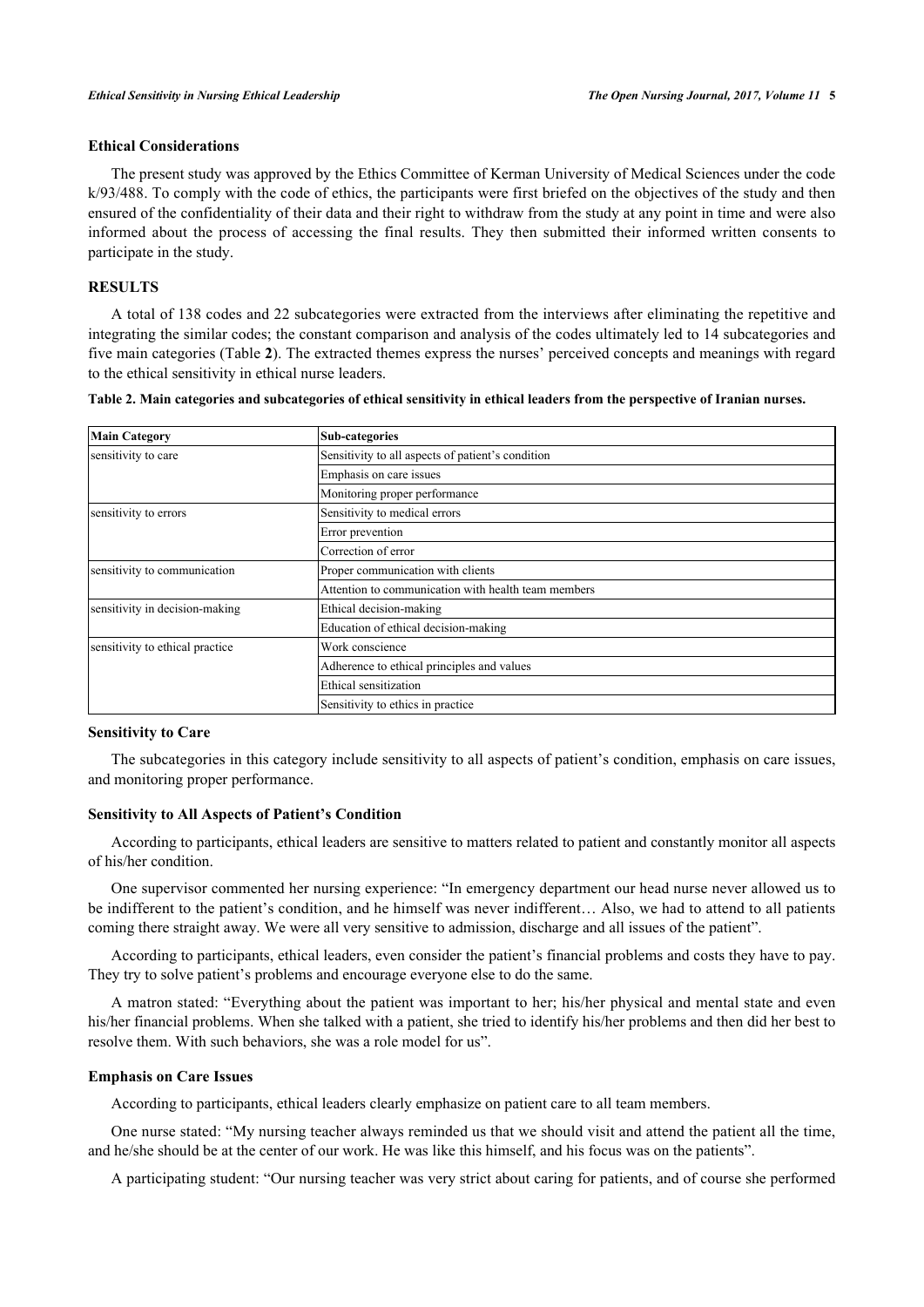#### **6** *The Open Nursing Journal, 2017, Volume 11 Esmaelzadeh et al.*

them herself, even small tasks. She emphasized that we should do the same".

#### **Monitoring Proper Performance**

Ethical leaders constantly and continuously monitor and assess the performance of the employees, and ask them about proper care.

A participating matron: "A while after I relaxed my control, the staff began to perform the tasks in their way. To ensure proper performance, I had to continue my monitoring, and realized that monitoring must be continuous and ongoing to produce results".

#### **Sensitivity to Error**

This category included three subcategories: sensitivity to medical errors, error prevention, and correction of errors.

#### **Sensitivity to Medical Errors**

According to participants, ethical leaders are sensitive to errors made by the medical team and do not ignore any errors made by doctors, nurses and others, and warn them or their superiors about their errors.

A participating nurse: "Yesterday a patient came to emergency department presenting with loss of consciousness due to the drug overdose. The doctor administered interacting medications, and before administering them to the patient I warned the doctor about his mistake and wanted to correct it. I ask all my colleagues to warn even them if they see mistakes are being made. We should not allow any harm to patients".

A participating nurse: "I always let people know if they are making a mistake, the first chance I get and in a very friendly manner".

# **Error Prevention**

Ethical leaders have error prevention approach. For instance, nurses explained that ethical leaders prevent the creation of incorrect routine in the ward or they regularly monitor the performance of new staff to prevent their mistakes, or when errors have occurred, they hold group discussions to prevent errors being repeated. They also support people with the same approach to error prevention.

A participating head nurse: "I put a few experienced staff with new staff and distribute patients in such a way that a new staff is always supported by a more experienced one. Chances of error are reduced in this way".

# **Correction of Error**

Participants acknowledged that ethical leaders try to modify erroneous behavior or performance. By making offenders aware of the consequences of error and motivating them to correct their error, they give offenders the opportunity to modify their behavior, and then monitor them to see if the error is repeated.

A participating head nurse: "I gave someone a verbal warning, and monitored her to see if she still repeats the same error in the next shift, by asking the charge nurse to keep an eye on her, and followed-up again until the error was corrected".

According to participants, ethical leaders warned offenders about their erroneous performance many times, and are firm with them.

A participating supervisor: "I warn and warn and warn her properly".

A participating head nurse: "If the error of my staffs affects a patient, I seriously stand up to that, but if it affects themselves, I give them a warning".

#### **Sensitivity to Communications**

This category includes two subcategories: proper communication with clients and attention to communication with health team members.

# **Proper Communication with Clients**

According to participating nurses, the way nurses communicate with patients and their relatives is important to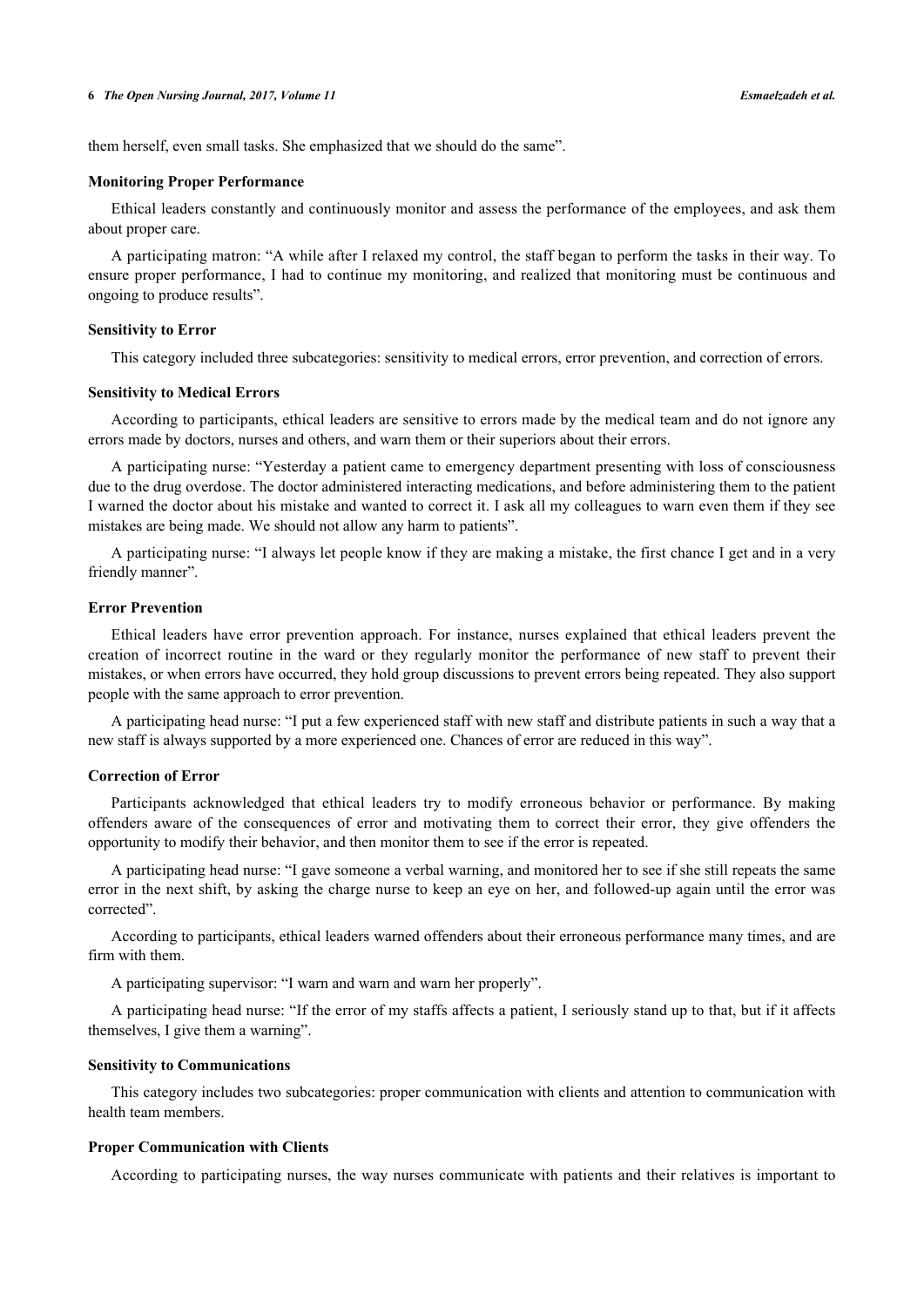#### *Ethical Sensitivity in Nursing Ethical Leadership The Open Nursing Journal, 2017, Volume 11* **7**

ethical leaders, such that he/she assesses challenging factors in such communications and takes preventive measures to eliminate them.

A participating head nurse: "A large number of relatives accompanying some patients in the ICU was a major problem. To prevent any inappropriate contact between nurses and relatives, I announced that the ward nurse usually can be answerable to two of the patient's first-degree relatives, and thus managed to obviate the friction".

Participating nurses acknowledged that their ethical leader treats patients properly, and considers harsh treatment of patients or their relatives unethical. He/she takes into account feelings of the patient and his/her relatives and tries to calm them and reduce their anxiety.

A participating head nurse: "She interacted so well with patients. I never saw her treating patients or their relatives badly".

#### **Attention to Communication with Health Team Members**

Nurses referred to the ethical leader's proper communication with nurses and other health team members. According to them, their ethical leader has the skills for communication, implementation of rules and problem-solving and ongoing and friendly interaction with subordinate staff. According to them, their ethical leader attracts others through proper communication.

A participating matron: "I always try to be friendly with the staff. In this way, I can both affect them and learn from them".

A participating supervisor: "This nurse is really ethical and personable, and she attracts people by the way she relates to them, and others learn to treat her and the same".

#### **Sensitivity to Making Decisions**

There are two subcategories in this category, including ethical decision making and education of ethical decision making.

#### **Ethical Decision-Making**

According to participants, ethical leaders make ethical decisions according to their conscience and consultation with ethics-oriented people. and in, ethical leader's opinion, decision making based on transient and irrational feelings and based on personal gains is unethical. Participants acknowledged that ethical leaders do not put people with unethical performance in decision-making positions.

A participating supervisor: "She would choose according to her conscience, and made decisions according to her conscience".

A participating head nurse: "I try not to assign too much responsibility to people that cannot make ethical decisions, or give them responsibilities that don't involve patient-related decisions".

# **Education of Ethical Decision-Making**

Participants highlighted the need for educating ethical decision making in nursing schools and considered the absence of such education as one of the problems in this area. According to them, ethical leaders teach ethical decision making to others through guiding them and through their own actions.

A participating supervisor: "I don't recall anyone talking about professional ethics in the course of our academic education, or teaching us about right or wrong decisions".

# **Sensitivity to Ethical Practice**

This category included four subcategories: work conscience, adherence to ethical principles and values, ethical sensitization, sensitivity to ethics in practice.

#### **Work Conscience**

According to participating nurses, the ethical leaders act based on their conscience and believes this would result in job satisfaction.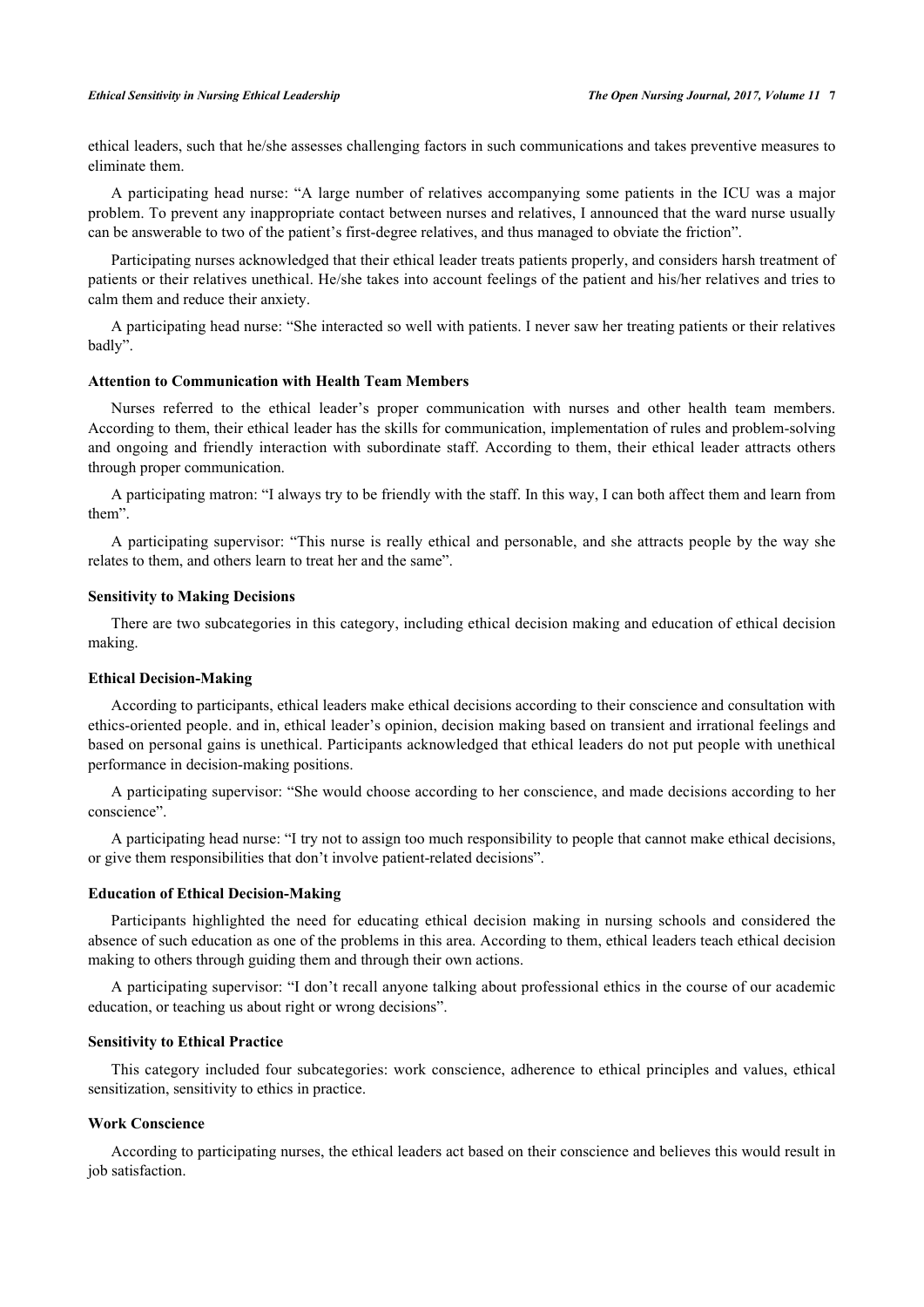A participating nurse: "Because of the conditions of the ward, yesterday my colleague had to go to work despite her renal colic, and carried out all patient duties properly and on time. That is [work] conscience".

By insisting that we should put ourselves in patient's place, ethical leaders try to promote work conscience in the employees and show them the importance of ethics in practice.

A participating head nurse: "I always ask my employees to work according to their conscience and think of the patient as a family member. His/her pain is your pain, and his/her problem is your problem".

#### **Adherence to Ethical Principles and Values**

According to participating nurses, ethical leaders in patient care and interaction with colleagues adhere to ethical principles such as honesty, confidentiality, and justice.

A participating head nurse: "Our matron taught me honesty through her behavior. She is honest and straightforward with everyone".

A participating nurse: "I never lie to a patient, I explain the reason, if something has not been done for him".

Also, participants asserted that through knowledge of and adherence to professional values, ethical leaders would be able to properly differentiate ethical and non-ethical nursing performance.

A participating supervisor: "We could see how she respects professional values just by watching her work with patients. For instance, she always respected and valued all patients, and was extremely responsible... She could easily recognize the ethical and non-ethical performance of ours".

According to the nurses, by emphasizing ethical principles and values to the employees and showing adherence to them, he/ she tries to create the commitment to ethical principles and values in other nurses.

A participating head nurse: "These values are important to me, and I emphasize that they should be observed by the staff".

A participating matron: "My staff will only respect ethical values such as responsibility when they know that I stand by these values myself, and if they sense that these values are not so important to me, they gradually lose interest".

# **Ethical Sensitization**

Nurses revealed that through setting ethical processes and requiring staff to implement them, ethical leaders draw their attention to ethics in clinical practices and sensitize ethical performance in them.

A participating supervisor talked about her nursing experience: "Our head nurse set processes to make our work ethical, and we had to comply with them".

A participating supervisor talked about her nursing experience: "Sometimes sensitization is needed. For instance, in the operation room, a new nurse ignored patient's privacy. I explained to her that her action was not right. She was truly upset and told me that because of the stress of work, she was not at all aware. Afterward, she modified her action".

#### **Sensitivity to Ethics in Practice**

Nurses also described ethical leaders as someone with sensitivity to ethics in practice that considers ethics before and after their actions, and constantly challenges themselves to be ethical. By preferring to have ethics in practice, they attach importance to observing ethics in practice by all health team members and support the ethical performance of employees.

A participating supervisor: "She considers everything through ethics first, and challenges herself before and after every action, to see if her action is ethical or not".

A participating supervisor: "She prefers ethics to all else, and ethical principles are always the most important thing for her".

Also according to participating nurses, ethical leaders assess ethical knowledge and ethical performance of staff and are aware of their commitment to ethics in practice.

A participating head nurse: "As I'm working with them(staffs), I can see their performance and I can easily comment on their commitment to ethical values, and I know how important it is to them and how they work".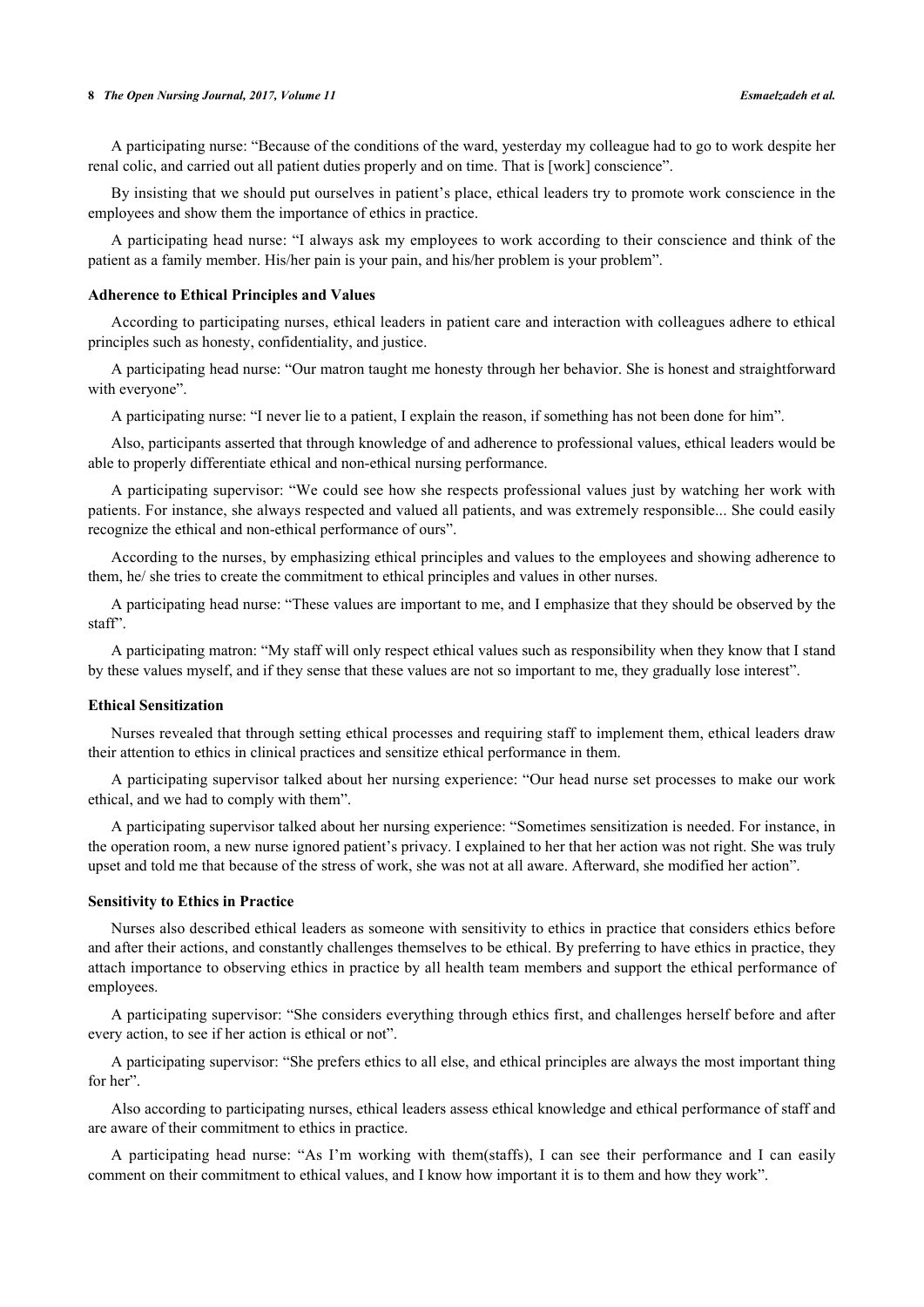A participating head nurse: "I regularly monitor the performance of staff and assess how committed they are to professional ethics".

# **DISCUSSION**

The results obtained revealed ethical sensitivity of ethical leaders in five categories, including sensitivity to care, sensitivity to errors, sensitivity in communications, sensitivity in decision-making, and sensitivity to ethical practice.

The first domain is sensitivity to care. The present study results showed that ethical leaders are sensitive to patient's condition and caring issues. They frequently remind other nurses about the implementation of nursing cares and being sensitive to patient's condition. Furthermore, they consider problems faced by patients and try to solve them. Given that care is the core of nursing performance, the perhaps ethical sensitivity of ethical leaders could be considered related to their sense of dutifulness; an attribute that has been confirmed by various researchers [\[3](#page-10-2), [30](#page-11-11)]. Other studies have considered this attribute as the part of the ethical sensitivity of nurses [[5,](#page-10-4) [31](#page-11-12)]. Some researchers consider that ethical sensitivity of caregivers requires identifying and meeting patients' needs [\[4](#page-10-3), [5](#page-10-4), [9](#page-10-7)].

The second domain is sensitivity to error. The present study showed that ethical leaders are sensitive to errors in care made by health care team members, and try to prevent them through setting proper and clear work processes, and assessing or monitoring of incidence or recurrence of errors. Various studies have pointed out setting ethical standards and principles by ethical leaders and the care they take in applying these principles by themselves and others [[3,](#page-10-2) [20,](#page-11-1) [32\]](#page-11-13), which agrees with the present study findings. Furthermore, ethical leaders try to modification erroneous behaviors or performance by making people aware of the consequences, motivating people to modify their behavior, and giving them opportunities for learning proper procedures, and also by firmness in dealing with errors. Various studies have referred to ethical approaches to management of errors committed by the health team, including honesty and humility in the disclosure of errors, accountability, and responsibility for the error committed, effort to amend erroneous behaviors, as well as error prevention approach [[33](#page-11-14) - [35](#page-11-15)]. These approaches are in line with statements made by participants about ethical leaders' approach to errors. By being sensitive to errors, ethical leaders appear to have an ethical approach to management of errors made by the health team.

The third domain is sensitivity in communication. According to participants, by having communication skills, ethical leaders properly communicate with patients and team members. They take into account conditions of the patient and his relatives and communicate with them accordingly, and try to prevent challenging incidences between nurses and patients. Weaver also considers communication skills of nurses as important attributes of ethical sensitivity [[5](#page-10-4)]. Lutzen *et al*. cite trust between nurse and patient as one of the dimensions of ethical sensitivity [[4](#page-10-3)]. According to participants, ethical leaders establish an ongoing and friendly relationship with team members, and especially with nurses to resolve problems of the workplace and patients. The definition of ethical leadership provided at the beginning of this article indicates that ethical leadership is based on proper communication of leaders with followers [\[20](#page-11-1)] and ethical leader provides a suitable communicational climate in the workplace [[20\]](#page-11-1). This result is also confirmed in other studies [[36](#page-11-16), [37\]](#page-11-17). By being sensitive to communications, ethical leaders pave the way for the ethical performance of nurses in relation to patients and other health team members.

Another domain is sensitivity in decision making. According to participants, ethical leaders regard decision making based on work conscience and not on personal gains as ethical, and try not to assign people with no ethical decision making to positions of making decisions about patients. Researchers believe that attention to ethical principles and values in decision making is a measure taken by ethical leaders to enhance normative ethical behaviors [\[3](#page-10-2), [20\]](#page-11-1). On the other hand, ethical sensitivity is related to ethical decision making [\[5](#page-10-4), [9](#page-10-7), [10\]](#page-10-9), and different researchers consider ethical sensitivity as a dimension of professional decision making [\[4](#page-10-3), [5](#page-10-4)]. According to Lutzen *et al*., it is the ethical sensitivity that steers ethical decision-making [[7\]](#page-10-5). It seems that ethical leaders instill others with decision-making based on ethical principles through sensitivity in decision making, and thus develop and steer nursing performance based on ethics.

Participating nurses mentioned the absence of ethical decision-making education in university. The curriculum of nursing bachelor's courses in Iran lacks ethical education, such that although ethical issues are raised in various subjects, a consistent program for teaching professional ethics or ethical decision making does not exist. Besides, "professional ethics" unit was removed from the curriculum in recent years, and it is now briefly included in another subject as "history of nursing development and ethics" [[38](#page-11-18) - [40\]](#page-11-19). Given the importance and effect of educating ethics at nursing schools in ethical decision making and performance of future nurses, it is essential that this area be reconsidered [\[39](#page-11-20), [41](#page-11-21), [42\]](#page-11-22). Another finding in the present study relates to the role of ethical leader in training ethical decision making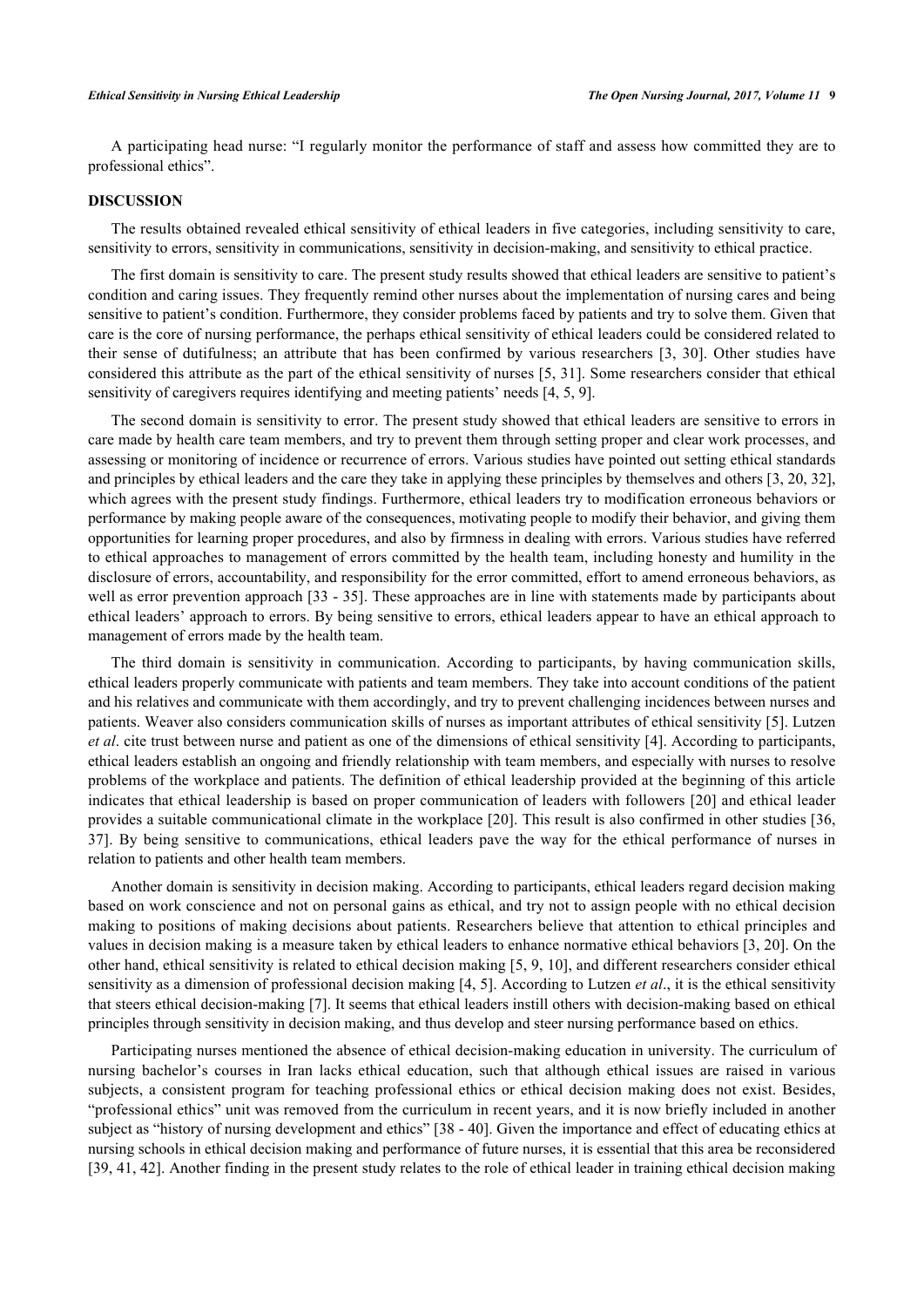to others, and the definition of ethical leadership provided at the beginning of this article indicates the development of ethical performance by the ethical leader through ethical decision-making [[3\]](#page-10-2). According to Brown *et al*., the ethical leader takes into account consequences of their decisions, and make fair choices, that can be observed and imitated by others [[3\]](#page-10-2).

The last domain is sensitivity to ethics in practice. The present study showed that by acting on their conscience, ethical leaders attempt to promote work conscience in others. Many researchers have referred to the ethics-based performance of ethical leaders, and consider their ethics as an attribute that enhances their influence and credibility [[3](#page-10-2), [43\]](#page-11-23). Behzady, Naeami and Bashlideh also argue that conscientiousness of ethical leaders is associated with all dimensions of ethical principles and observing these principles [\[44](#page-11-24)]. According to Lutzen *et al*., ethical sensitivity has been used in literature as work conscience [\[7](#page-10-5)]. The conscience-based performance of ethical leaders seems to suggest a kind of ethical sensitivity, which enhances their influence and credibility among other nurses.

The present study also showed that ethical leaders are aware of professional ethical values and are able to differentiate between ethical and non-ethical performance. Understanding and awareness of ethical issues have been referred to in various studies as one of the attributes of an ethical leader [[3,](#page-10-2) [20](#page-11-1), [22,](#page-11-3) [45,](#page-11-25) [46](#page-12-1)]. Furthermore, the ability to differentiate between ethical and unethical cases has also been confirmed in other studies as part of ethical sensitivity [\[4](#page-10-3), [5,](#page-10-4) [7](#page-10-5), [47,](#page-12-2) [48](#page-12-3)]. Kim *et al*. believe ethical sensitivity requires insight, intuition, and moral knowing, and an ability to identify moral issues in various situations [[9](#page-10-7)]. On the other hand, participants believed that ethical leaders adhere to ethical principles and values such as honesty, confidentiality, and justice. Honesty [[3](#page-10-2), [20](#page-11-1), [22,](#page-11-3) [43](#page-11-23), [46](#page-12-1), [49\]](#page-12-4), or justice [[3](#page-10-2), [20,](#page-11-1) [45](#page-11-25)] of ethical leaders have been cited in various studies. It seems that ethical leaders are sensitive to their observation by the nurses, and practically teach these principles and values to other nurses through awareness and adherence to ethical principles and values.

The present study showed that ethical leaders draw people's attention to observing ethics in clinical practice, and thus sensitize others to ethic-based practices. This result is also confirmed in a study by Brown *et al*., as they also acknowledged that ethical leaders draw attentions to ethics through salient ethical messages [\[3](#page-10-2)].

According to the nurses, ethical leaders attach importance to observing ethics in practice by preferring ethics over other matters, and in other words, they are sensitive to it. Moreover, ethical leaders ensure ethics in practice by regularly monitoring people's commitment to this issue. It has been confirmed in several studies that ethical leaders are moralist [\[50](#page-12-5) - [52\]](#page-12-6), and various researchers have acknowledged that ethical leaders possess ethical values and try to spread these values within the organization [[22,](#page-11-3) [53\]](#page-12-7). Considering that many nursing actions affect other people's health and life, sensitivity to ethics in nursing practice is highly important to ethical leaders as a role model.

# **CONCLUSION**

Ethical leaders of nurses are sensitive in fifth domains. The first domain is sensitivity to care. Ethical leaders are sensitive to all aspects of patients' conditions, and monitor proper nursing practice by emphasizing patient care issues. The second domain is sensitivity to errors, such that being sensitive to medical errors, ethical leaders try to prevent errors and modify erroneous practices and behaviors. The third domain is sensitivity to communication. Ethical leaders pay attention to the proper communication of nurses with patients and health team members. The fourth domain is sensitivity to decision making, such that ethical leaders teach ethical decision making to others, especially nurses, by making ethical decisions. The last domain is sensitivity to ethical practice, such that ethical leaders try to promote adherence to ethical principles and values in nurses through work conscience and as well as instilling ethical sensitivity in others, ethical leaders are themselves sensitive to ethics, and monitor adherence to ethics in practice by others.

Given that nursing profession is associated with people's health and lives, and considering the importance of ethical leader as a role model for nurses, ethical sensitivity appears to be a valuable attribute for ethical leaders, and can have a huge effect on various aspects of professional practice, including commitment to ethical principles and values, patient care, management of nursing errors, communication, decision making and sensitivity to ethics in practice, and thus help in the development of ethics in nursing practice.

## **ETHICS APPROVAL AND CONSENT TO PARTICIPATE**

The present study was approved by the Ethics Committee of Kerman University of Medical Sciences under the code k/93/488.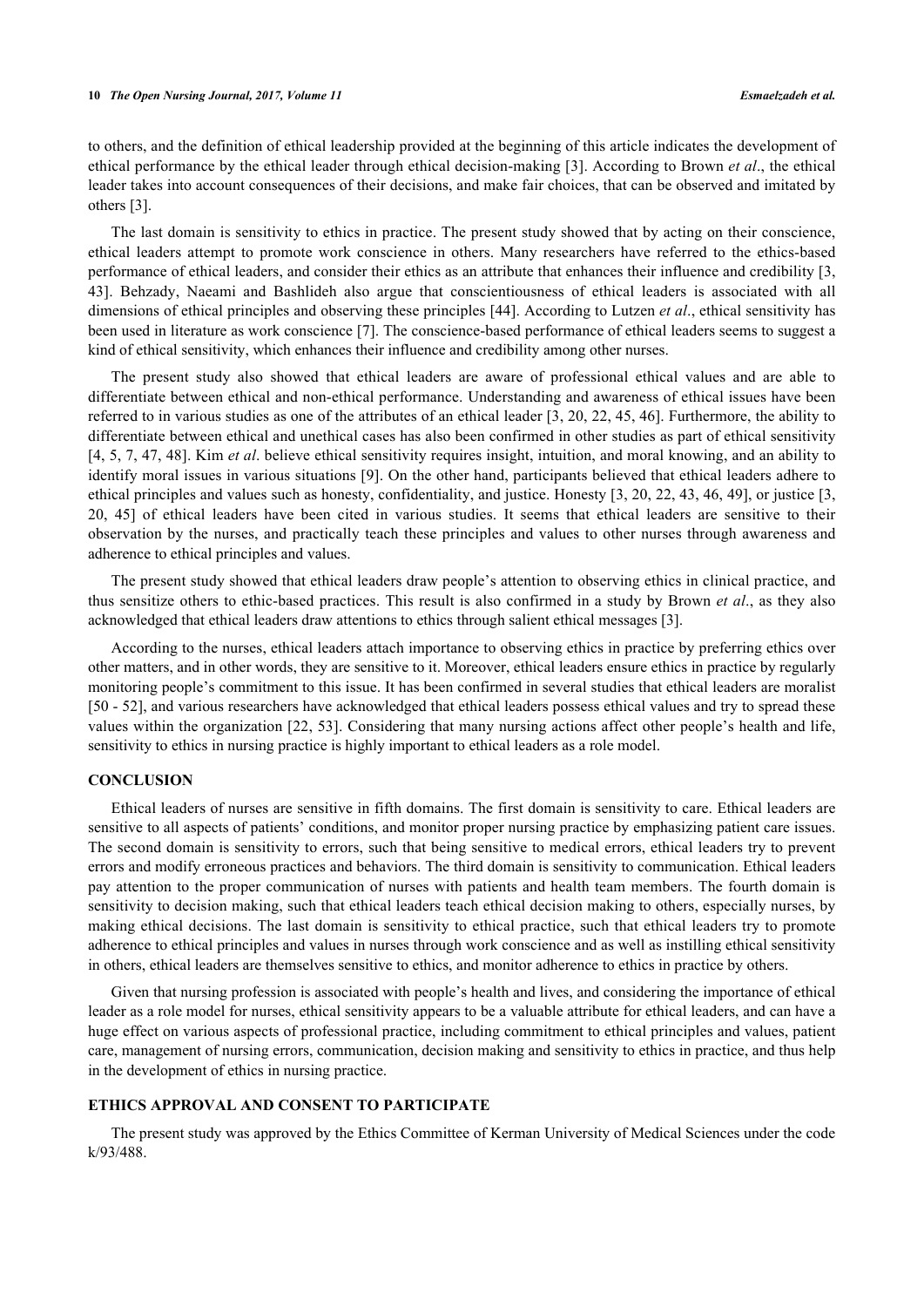# **CONFLICT OF INTEREST**

The authors confirm that this article content has no conflict of interest.

#### **ACKNOWLEDGEMENTS**

This article is part of a nursing Ph.D. dissertation approved by the Iranian Nursing Organization that performed with the collaboration of Kerman University of Medical Sciences. The authors would like to thank all the collaborators and participants in this study.

# **REFERENCES**

- <span id="page-10-0"></span>[1] Lützén K, Blom T, Ewalds-Kvist B, Winch S. Moral stress, moral climate and moral sensitivity among psychiatric professionals. Nurs Ethics 2010; 17(2): 213-24. [\[http://dx.doi.org/10.1177/0969733009351951\]](http://dx.doi.org/10.1177/0969733009351951) [PMID: [20185445](http://www.ncbi.nlm.nih.gov/pubmed/20185445)]
- <span id="page-10-1"></span>[2] Ambrose D, Cross TL. Morality, ethics, and gifted minds. Springer 2009.
- <span id="page-10-2"></span>[3] Brown ME, Treviño LK, Harrison DA. Ethical leadership: A social learning perspective for construct development and testing. Organ Behav Hum Decis Process 2005; 97(2): 117-34. [\[http://dx.doi.org/10.1016/j.obhdp.2005.03.002](http://dx.doi.org/10.1016/j.obhdp.2005.03.002)]
- <span id="page-10-3"></span>[4] Lützén K, Nordström G, Evertzon M. Moral sensitivity in nursing practice. Scand J Caring Sci 1995; 9(3): 131-8. [\[http://dx.doi.org/10.1111/j.1471-6712.1995.tb00403.x\]](http://dx.doi.org/10.1111/j.1471-6712.1995.tb00403.x) [PMID: [7569517](http://www.ncbi.nlm.nih.gov/pubmed/7569517)]
- <span id="page-10-4"></span>[5] Weaver K. Ethical sensitivity: state of knowledge and needs for further research. Nurs Ethics 2007; 14(2): 141-55. [\[http://dx.doi.org/10.1177/0969733007073694\]](http://dx.doi.org/10.1177/0969733007073694) [PMID: [17425144](http://www.ncbi.nlm.nih.gov/pubmed/17425144)]
- <span id="page-10-8"></span>[6] Hunt G. Moral crisis, professionals and ethical education. Nurs Ethics 1997; 4(1): 29-38. [\[http://dx.doi.org/10.1177/096973309700400104\]](http://dx.doi.org/10.1177/096973309700400104) [PMID: [9052179](http://www.ncbi.nlm.nih.gov/pubmed/9052179)]
- <span id="page-10-5"></span>[7] Lützén K, Dahlqvist V, Eriksson S, Norberg A. Developing the concept of moral sensitivity in health care practice. Nurs Ethics 2006; 13(2): 187-96. [\[http://dx.doi.org/10.1191/0969733006ne837oa\]](http://dx.doi.org/10.1191/0969733006ne837oa) [PMID: [16526152](http://www.ncbi.nlm.nih.gov/pubmed/16526152)]
- <span id="page-10-6"></span>[8] Lützén K, Dahlqvist V, Eriksson S, Norberg A. Developing the concept of moral sensitivity in health care practice. Nurs Ethics 2006; 13(2): 187-96. [\[http://dx.doi.org/10.1191/0969733006ne837oa\]](http://dx.doi.org/10.1191/0969733006ne837oa) [PMID: [16526152](http://www.ncbi.nlm.nih.gov/pubmed/16526152)]
- <span id="page-10-7"></span>[9] Kim YS, Park JW, You MA, Seo YS, Han SS. Sensitivity to ethical issues confronted by Korean hospital staff nurses. Nurs Ethics 2005; 12(6): 595-605. [\[http://dx.doi.org/10.1191/0969733005ne829oa\]](http://dx.doi.org/10.1191/0969733005ne829oa) [PMID: [16312088](http://www.ncbi.nlm.nih.gov/pubmed/16312088)]
- <span id="page-10-9"></span>[10] Schluter J, Winch S, Holzhauser K, Henderson A. Nurses moral sensitivity and hospital ethical climate: a literature review. Nurs Ethics 2008; 15(3): 304-21. [\[http://dx.doi.org/10.1177/0969733007088357\]](http://dx.doi.org/10.1177/0969733007088357) [PMID: [18388166](http://www.ncbi.nlm.nih.gov/pubmed/18388166)]
- <span id="page-10-10"></span>[11] Fooladi MM. Gendered nursing education and practice in Iran. J Transcult Nurs 2003; 14(1): 32-8. [\[http://dx.doi.org/10.1177/1043659602238348\]](http://dx.doi.org/10.1177/1043659602238348) [PMID: [12593268](http://www.ncbi.nlm.nih.gov/pubmed/12593268)]
- <span id="page-10-11"></span>[12] Shahriari M, Mohammadi E, Abbaszadeh A, Bahrami M, Fooladi MM. Perceived ethical values by Iranian nurses. Nurs Ethics 2012; 19(1): 30-44. [\[http://dx.doi.org/10.1177/0969733011408169\]](http://dx.doi.org/10.1177/0969733011408169) [PMID: [22140186](http://www.ncbi.nlm.nih.gov/pubmed/22140186)]
- <span id="page-10-12"></span>[13] Borhani F, Keshtgar M, Abbaszadeh A. Moral self-concept and moral sensitivity in Iranian nurses. J Med Ethics Hist Med 2015; 8: 4. [PMID: [26839678\]](http://www.ncbi.nlm.nih.gov/pubmed/26839678)
- <span id="page-10-13"></span>[14] Joolaee S, Nikbakht-Nasrabadi A, Parsa-Yekta Z, Tschudin V, Mansouri I. An Iranian perspective on patients rights. Nurs Ethics 2006; 13(5): 488-502. [\[http://dx.doi.org/10.1191/0969733006nej895oa](http://dx.doi.org/10.1191/0969733006nej895oa)] [PMID: [16961113\]](http://www.ncbi.nlm.nih.gov/pubmed/16961113)
- <span id="page-10-14"></span>[15] Sanjari M, Zahedi F, Larijani B. Ethical codes of nursing and the practical necessity in Iran. Journal of Medical Ethics and History of Medicine 2008; 37(1 Sup): 22-7. (In Persian)
- <span id="page-10-15"></span>[16] Atashzadeh Shorideh F, Ashktorab T, Yaghmaei F. Iranian intensive care unit nurses moral distress: a content analysis. Nurs Ethics 2012; 19(4): 464-78. [\[http://dx.doi.org/10.1177/0969733012437988\]](http://dx.doi.org/10.1177/0969733012437988) [PMID: [22691602](http://www.ncbi.nlm.nih.gov/pubmed/22691602)]
- <span id="page-10-16"></span>[17] Farsi Z, Dehghan-Nayeri N, Negarandeh R, Broomand S. Nursing profession in Iran: an overview of opportunities and challenges. Jpn J Nurs Sci 2010; 7(1): 9-18.
- [\[http://dx.doi.org/10.1111/j.1742-7924.2010.00137.x\]](http://dx.doi.org/10.1111/j.1742-7924.2010.00137.x) [PMID: [20618672](http://www.ncbi.nlm.nih.gov/pubmed/20618672)]
- <span id="page-10-17"></span>[18] Borhani F, Jalali T, Abbaszadeh A, Haghdoost A. Nurses perception of ethical climate and organizational commitment. Nurs Ethics 2014; 21(3): 278-88. [\[http://dx.doi.org/10.1177/0969733013493215\]](http://dx.doi.org/10.1177/0969733013493215) [PMID: [24019306](http://www.ncbi.nlm.nih.gov/pubmed/24019306)]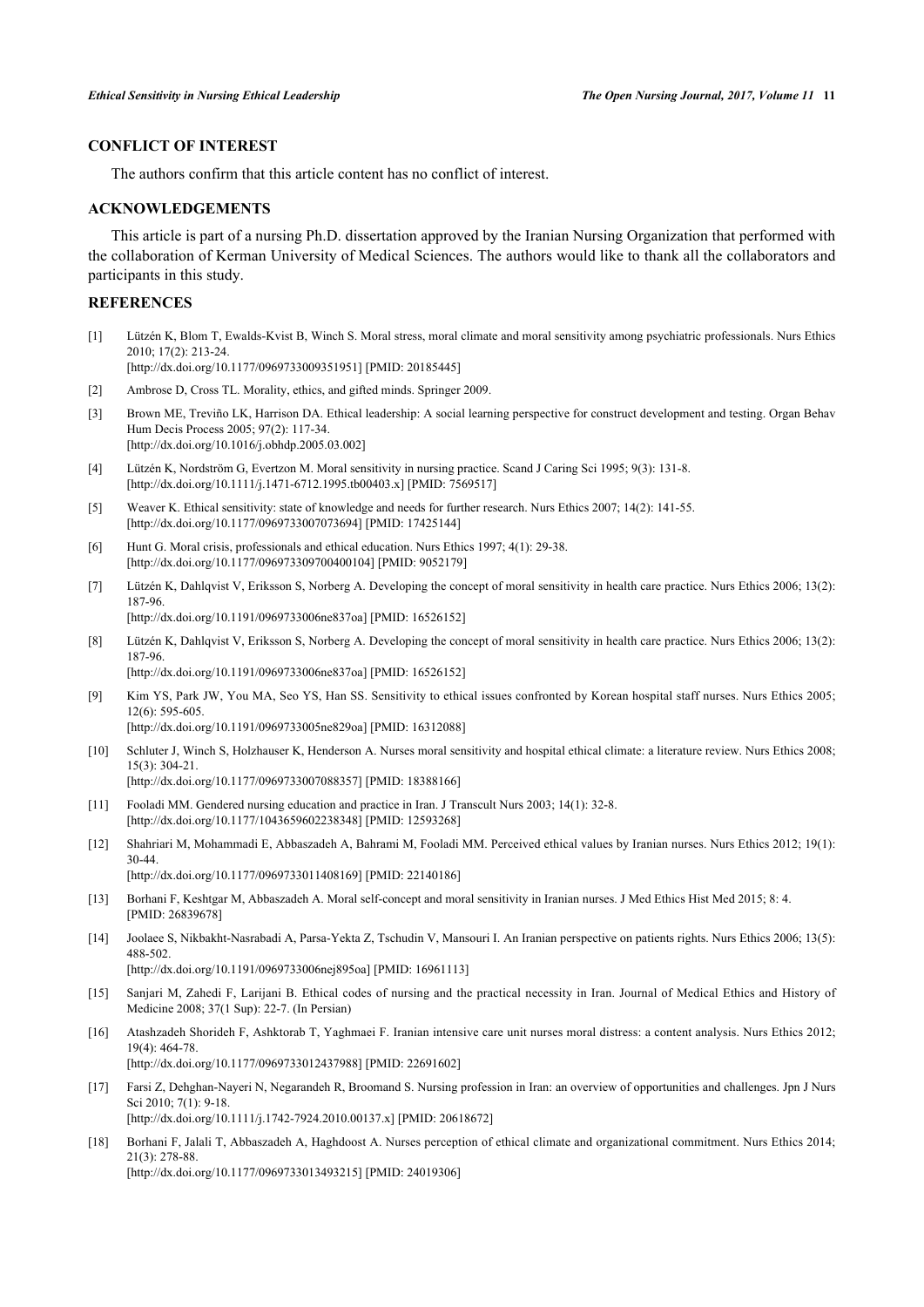#### **12** *The Open Nursing Journal, 2017, Volume 11 Esmaelzadeh et al.*

- <span id="page-11-0"></span>[19] Bandura A, Walters RH. Social learning theory. Eaglewood Cliffs, NJ: Prentice Hall 1977.
- <span id="page-11-1"></span>[20] Brown ME, Treviño LK. Ethical Leadership: A review and future decisions. Leadersh Q 2006; 17: 595-616. [\[http://dx.doi.org/10.1016/j.leaqua.2006.10.004\]](http://dx.doi.org/10.1016/j.leaqua.2006.10.004)
- <span id="page-11-2"></span>[21] Gallagher A, Tschudin V. Educating for ethical leadership. Nurse Educ Today 2010; 30(3): 224-7. [\[http://dx.doi.org/10.1016/j.nedt.2009.11.003\]](http://dx.doi.org/10.1016/j.nedt.2009.11.003) [PMID: [20015579](http://www.ncbi.nlm.nih.gov/pubmed/20015579)]
- <span id="page-11-3"></span>[22] Trevino L, Brown M, Hartman L. A qualitative investigation of perceived executive ethical leadership: Perceptions from inside and outside the executive suite. Hum Relat 2003; 56: 5-38. [\[http://dx.doi.org/10.1177/0018726703056001448\]](http://dx.doi.org/10.1177/0018726703056001448)
- <span id="page-11-4"></span>[23] Grove S, Burns N. The Practice of Nursing Research: Conduct, Critique, & Utilization. Missouri: Elsevier Saunders 2005.
- <span id="page-11-5"></span>[24] Elo S, Kyngäs H. The qualitative content analysis process. J Adv Nurs 2008; 62(1): 107-15. [\[http://dx.doi.org/10.1111/j.1365-2648.2007.04569.x\]](http://dx.doi.org/10.1111/j.1365-2648.2007.04569.x) [PMID: [18352969](http://www.ncbi.nlm.nih.gov/pubmed/18352969)]
- <span id="page-11-6"></span>[25] Polit DF, Beck CT. Essentials of nursing research: Appraising evidence for nursing practice. Lippincott Williams & Wilkins 2009.
- <span id="page-11-7"></span>[26] Lauri S, Kyngas H. Developing nursing theories. Vantaa, Finland: Werner Söderström, Dark Oy 2005.
- <span id="page-11-8"></span>[27] Hsieh HF, Shannon SE. Three approaches to qualitative content analysis. Qual Health Res 2005; 15(9): 1277-88. [\[http://dx.doi.org/10.1177/1049732305276687\]](http://dx.doi.org/10.1177/1049732305276687) [PMID: [16204405](http://www.ncbi.nlm.nih.gov/pubmed/16204405)]
- <span id="page-11-9"></span>[28] Strubert Speziale H, Alen J, Carpenter D. Qualitative research in nursing 4, editor. Philadelphia: Philadelphia 2007.
- <span id="page-11-10"></span>[29] Salsali M. Adib Haj BagheriM & parviz, s Methods of qualitative Research. Tehran: Boshra 2007. In Persian
- <span id="page-11-11"></span>[30] Mayer D, Nishii L, Schneider B, Goldstein H. The precursors and products of justice climates: Group leader antecedents and employee attitudinal consequences. Person Psychol 2007; 60(4): 929-63. [\[http://dx.doi.org/10.1111/j.1744-6570.2007.00096.x\]](http://dx.doi.org/10.1111/j.1744-6570.2007.00096.x)
- <span id="page-11-12"></span>[31] Sumner J, Townsend-Rocchiccioli J. Why are nurses leaving nursing? Nurs Adm Q 2003; 27(2): 164-71. [\[http://dx.doi.org/10.1097/00006216-200304000-00010](http://dx.doi.org/10.1097/00006216-200304000-00010)] [PMID: [12765108\]](http://www.ncbi.nlm.nih.gov/pubmed/12765108)
- <span id="page-11-13"></span>[32] Rowold J. Relationships among transformational, transactional, and moral based leadership: Results from two empirical studies. Leadership Review, Kravis Leadership Institute, Claremont Mckenna College 2008; 8: 4-17.
- <span id="page-11-14"></span>[33] Crigger NJ. Always having to say youre sorry: an ethical response to making mistakes in professional practice. Nurs Ethics 2004; 11(6): 568-76. [\[http://dx.doi.org/10.1191/0969733004ne739oa\]](http://dx.doi.org/10.1191/0969733004ne739oa) [PMID: [15597937](http://www.ncbi.nlm.nih.gov/pubmed/15597937)]
- [34] Hashemi F. Ethical response to nursing error. Iran J Med Ethics Hist Medi 2008; 1(4): 31-46.
- <span id="page-11-15"></span>[35] Johnstone MJ, Kanitsaki O. The ethics and practical importance of defining, distinguishing and disclosing nursing errors: a discussion paper. Int J Nurs Stud 2006; 43(3): 367-76. [\[http://dx.doi.org/10.1016/j.ijnurstu.2005.04.010](http://dx.doi.org/10.1016/j.ijnurstu.2005.04.010)] [PMID: [15979075](http://www.ncbi.nlm.nih.gov/pubmed/15979075)]
- <span id="page-11-16"></span>[36] Mosahebi M, Ghasemi M, Daee Jafari M, Rashidi Rad M. The role of ethical leader on the sense of energy and happiness at work. In: Association IP, Ed. 5th national congerss of Iranian Psychology Association. Tehran, Iran: Iranian Psychology Association 2015.
- <span id="page-11-17"></span>[37] Zhu W, Riggio RE, Avolio BJ, Sosik JJ. The effect of leadership on follower moral identity: Does transformational/transactional style make a difference? J Leadersh Organ Stud 2011; 18(2): 150-63. [\[http://dx.doi.org/10.1177/1548051810396714\]](http://dx.doi.org/10.1177/1548051810396714)
- <span id="page-11-18"></span>[38] Jafari Manesh H, Ranjbaran M, Vakilian K, Tajik R, Almasi-Hashiani A. Nursing's code of ethics: a survey of respecting the code among nursing students. Iran J Med Ethics Hist Med 2014; 6(6): 45-55.
- <span id="page-11-20"></span>[39] Nikbakht Nasrabadi AR, Parsa Yekta Z, Emami A. Phenomenological study of nursing experiences in Iran and Sweden. Hayat 2004; 10(3): 23-30.
- <span id="page-11-19"></span>[40] Izadi A, Imani H. Khademi z, FariAsadi Noughabi f, Hajizadeh N, Naghizadeh F. Moral sensitivity of critical care nurses in clinical decision making and its correlation with their caring behavior in teaching hospitals of Bandar Abbas in 2012. Iranian Journal of Medical Ethics and History of Medicine 2013; 6(2): 43-56.
- <span id="page-11-21"></span>[41] Nikbakht-Nasrabadi A, Movaghari M. The need for change in Nursing Education. J Hayat 1999; 5(2): 46-55. [In Persian].
- <span id="page-11-22"></span>[42] Borhani F, Alhani F, Mohammadi E, Abbaszadeh A. Professional Ethical Competence in nursing: the role of nursing instructors. J Med Ethics Hist Med 2010; 3: 3. [PMID: [23908738\]](http://www.ncbi.nlm.nih.gov/pubmed/23908738)
- <span id="page-11-23"></span>[43] Zahiri A, Babamiri M, Arshadi N. AK N. Personal and organizational characteristic as ethical leadership predictors. Ethics Sci Technol 2014; 9(3): 41-9. [In Persian].
- <span id="page-11-24"></span>[44] Behzady E. NAZ, Bashlideh K. The relationship between conscientiousness,ethical climate, ethical leadership and organizational virtuousness. Ethics Sci Technol 2015; 10(1): 63-73. [In Persian].
- <span id="page-11-25"></span>[45] Nayeri S, Golparvar M, Mahdad A. The role of ethical values and moral based leadership on the reduction of job tension. Ethics Sci Technol 2010; 5(3,4): 67-76. [In Persian].